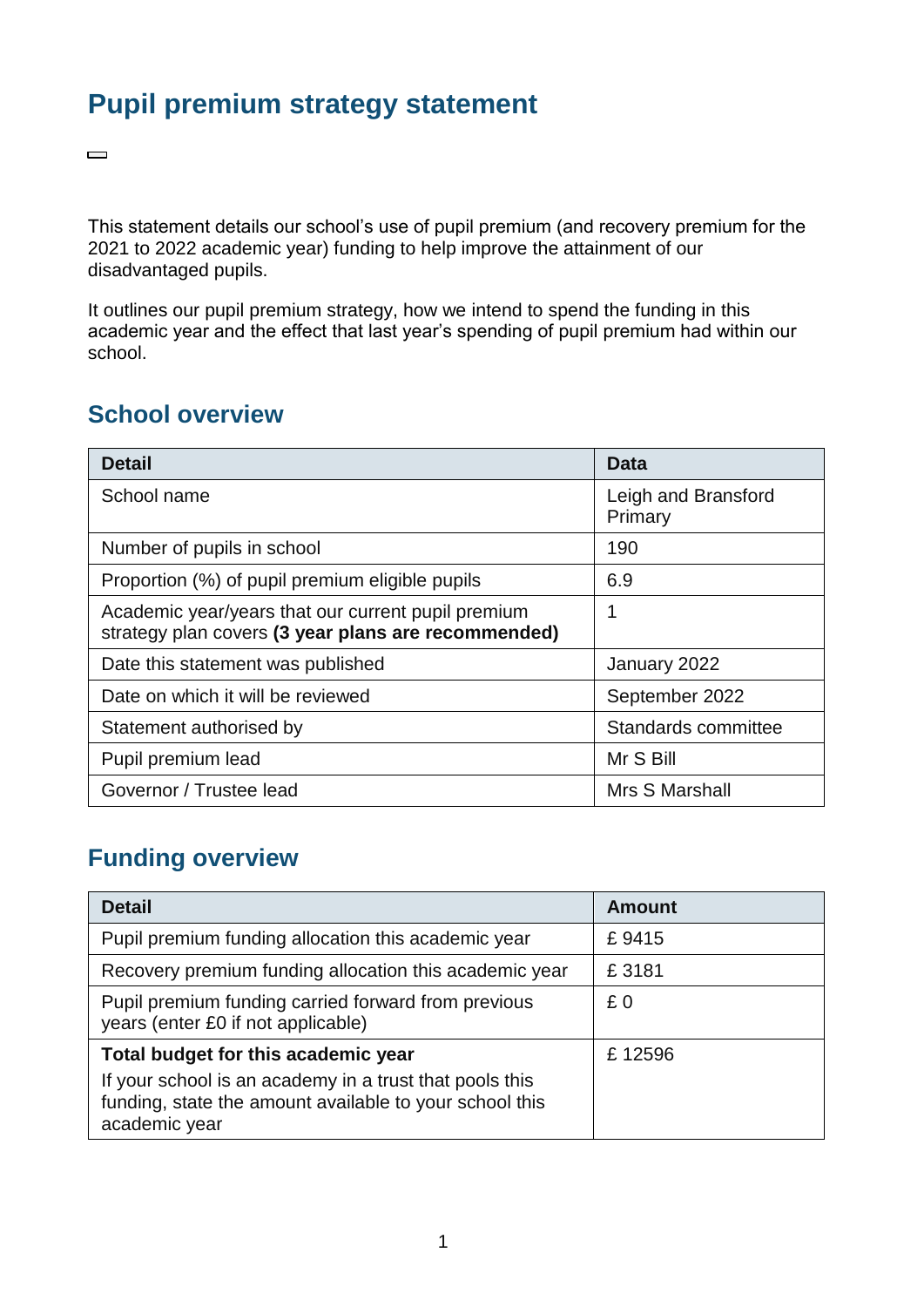# **Part A: Pupil premium strategy plan**

### **Statement of intent**

We firmly believe that social (or other) disadvantage should not be a barrier any pupil having the same opportunities as others. Therefore, we will use our allocated budget to help to address any potential educational inequalities.

- We recognise that not all pupils who are socially disadvantaged are registered or qualify for free school meals. We therefore, reserve the right to allocate the Pupil Premium funding to support any pupil or group of pupils the school has legitimately identified as being socially
- We also recognise that not all children who receive free school meals are socially disadvantaged
- We ensure that appropriate provision is made for pupils who belong to vulnerable groups, this includes ensuring that the needs of socially disadvantaged pupils are adequately assessed and addressed

## **Challenges**

This details the key challenges to achievement that we have identified among our disadvantaged pupils.

| <b>Challenge</b><br>number | <b>Detail of challenge</b>                                      |
|----------------------------|-----------------------------------------------------------------|
|                            | Lost learning during covid                                      |
|                            | Starting from a lower academic base                             |
|                            | Costs being a barrier to curriculum enrichment activities       |
|                            | Uniform/equipment costs being a barrier to a sense of belonging |

#### **Intended outcomes**

This explains the outcomes we are aiming for **by the end of our current strategy plan**, and how we will measure whether they have been achieved.

| <b>Intended outcome</b>                                                        | <b>Success criteria</b>                                                                               |
|--------------------------------------------------------------------------------|-------------------------------------------------------------------------------------------------------|
| All pupils benefit from a rich and engaging<br>curriculum                      | No pupil is barred from accessing the same<br>opportunities as others due to financial<br>constraints |
| Pupils rapidly make up for lost learning and<br>lower academic starting points | Identified pupil groups make good progress                                                            |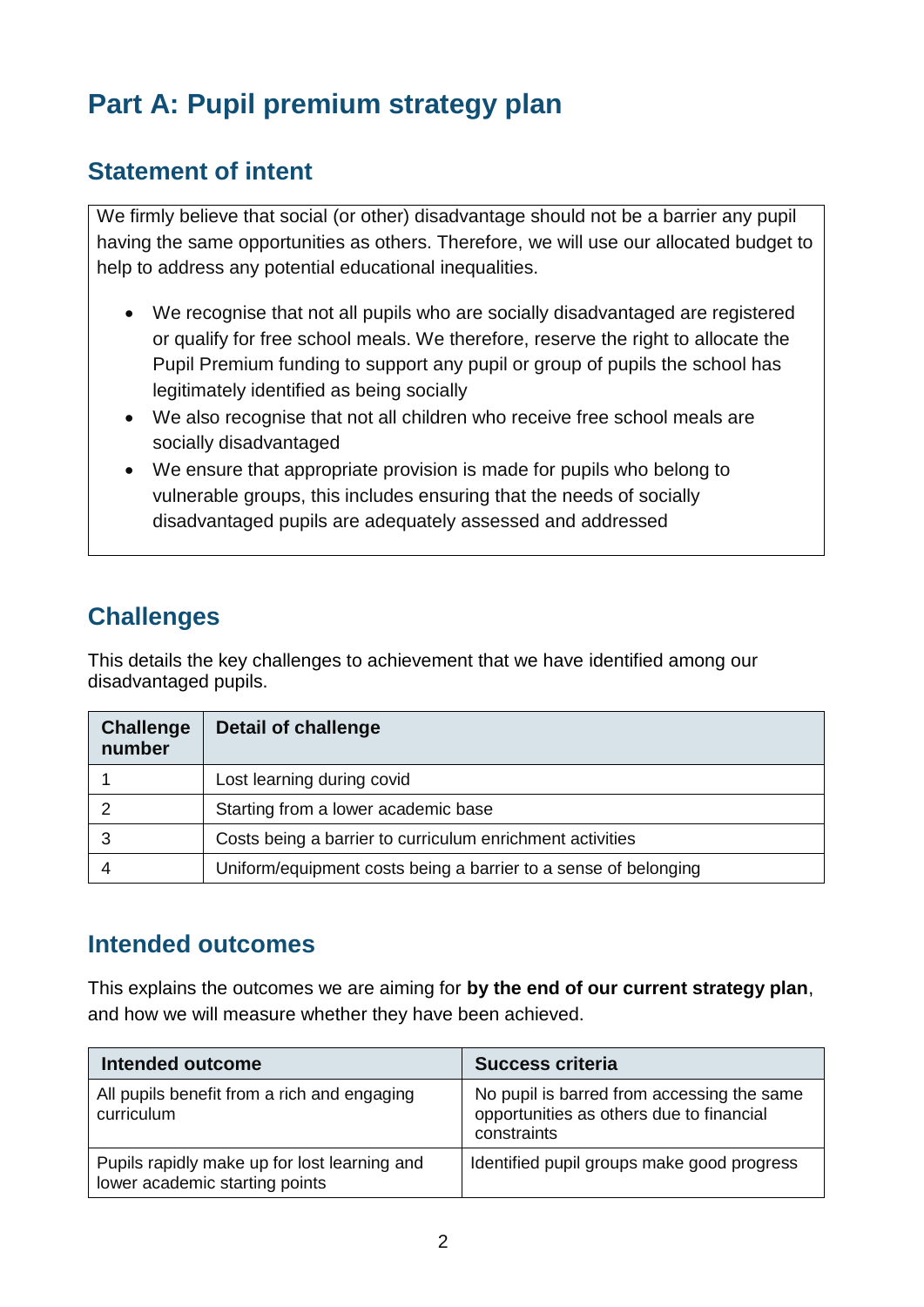| Families are supported to feel included in all | Inequalities are identified and nullified by |
|------------------------------------------------|----------------------------------------------|
| aspects of the school community.               | way of school support.                       |
|                                                |                                              |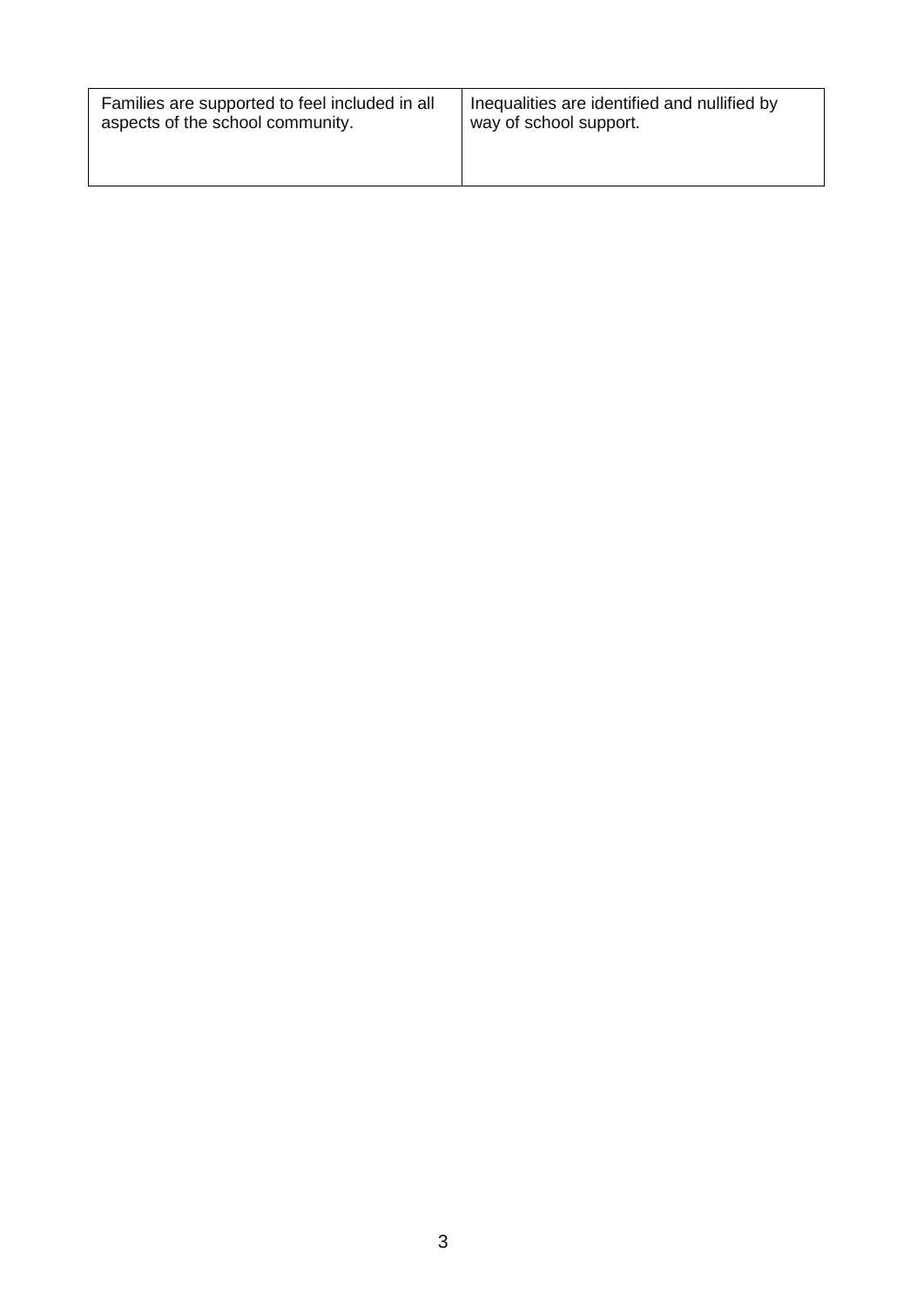## **Activity in this academic year**

This details how we intend to spend our pupil premium (and recovery premium funding) **this academic year** to address the challenges listed above.

#### **Teaching (for example, CPD, recruitment and retention)**

Budgeted cost: £ 2200

| <b>Activity</b>                                           | <b>Evidence that supports this</b><br>approach                                                                                                                                                                                    | <b>Challenge</b><br>number(s)<br>addressed |
|-----------------------------------------------------------|-----------------------------------------------------------------------------------------------------------------------------------------------------------------------------------------------------------------------------------|--------------------------------------------|
| Purchase of<br>standardised<br>diagnostic<br>assessments. | Standardised tests can provide<br>reliable insights into the specific<br>strengths and weaknesses of each<br>pupil to help ensure they receive the<br>correct additional support through<br>interventions or teacher instruction: | 1,2                                        |
|                                                           | Standardised tests   Assessing and<br><b>Monitoring Pupil Progress  </b><br><b>Education Endowment Foundation  </b><br>EEF                                                                                                        |                                            |

#### **Targeted academic support (for example, tutoring, one-to-one support structured interventions)**

Budgeted cost: £10390

| <b>Activity</b>       | <b>Evidence that supports this</b><br>approach                                                                                                                                                                                                                                                                                                                             | <b>Challenge</b><br>number(s)<br>addressed |
|-----------------------|----------------------------------------------------------------------------------------------------------------------------------------------------------------------------------------------------------------------------------------------------------------------------------------------------------------------------------------------------------------------------|--------------------------------------------|
| Intervention work     | Tuition targeted at specific needs<br>and knowledge gaps can be an ef-<br>fective method to support low attain-<br>ing pupils or those falling behind,<br>both one-to-one:<br>One to one tuition   EEF (educa-<br>tionendowmentfoundation.org.uk)<br>And in small groups:<br><b>Small group tuition   Toolkit Strand  </b><br><b>Education Endowment Foundation</b><br>EEF | 1,2                                        |
| Additional TA support | Tuition targeted at specific needs<br>and knowledge gaps can be an ef-                                                                                                                                                                                                                                                                                                     | 1,2                                        |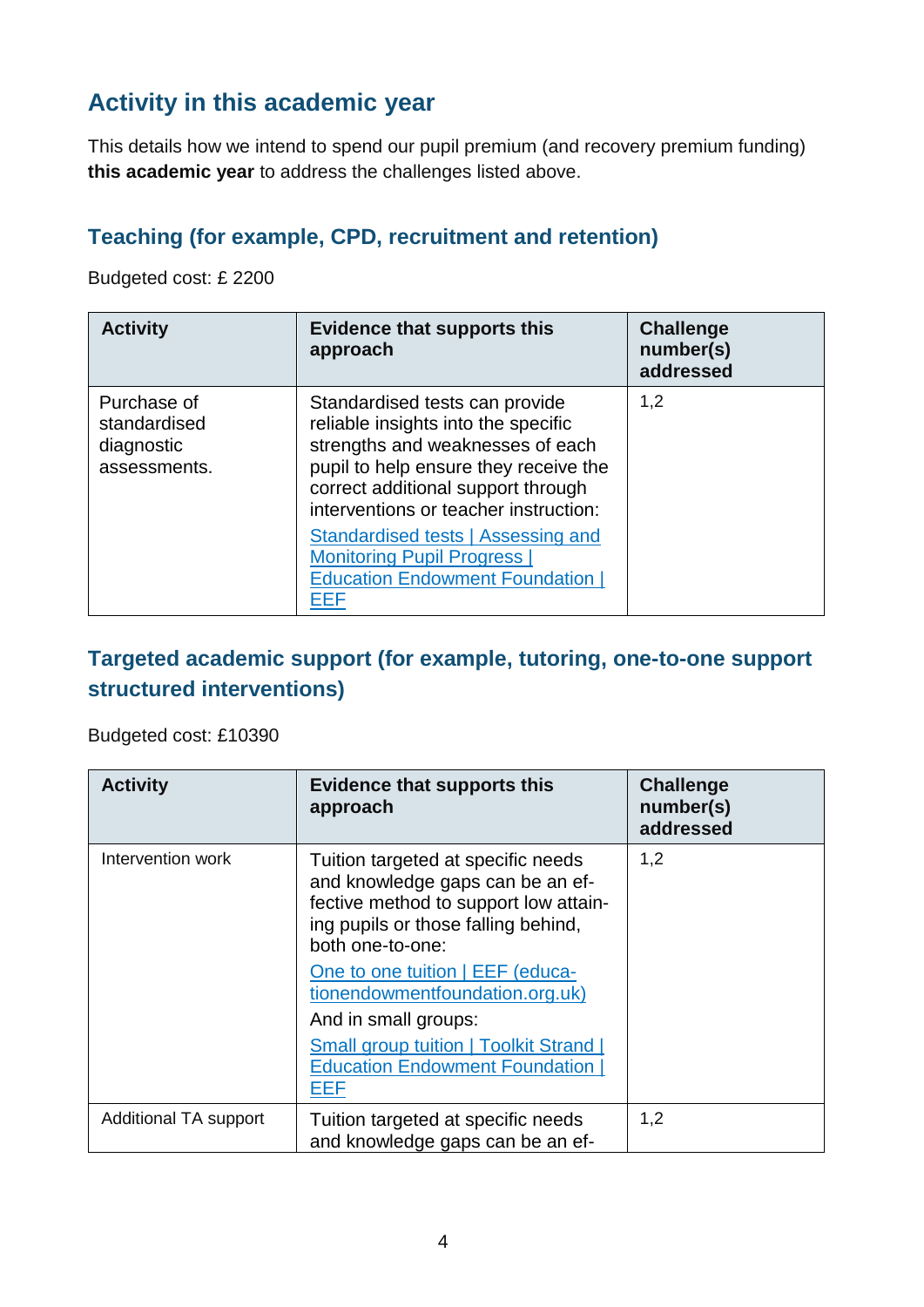|                            | fective method to support low attain-<br>ing pupils or those falling behind,<br>both one-to-one:<br>One to one tuition   EEF (educa-<br>tionendowmentfoundation.org.uk)<br>And in small groups:<br><b>Small group tuition   Toolkit Strand  </b><br><b>Education Endowment Foundation</b><br>EEF                                                                           |     |
|----------------------------|----------------------------------------------------------------------------------------------------------------------------------------------------------------------------------------------------------------------------------------------------------------------------------------------------------------------------------------------------------------------------|-----|
| <b>White Rose Tutoring</b> | Tuition targeted at specific needs<br>and knowledge gaps can be an ef-<br>fective method to support low attain-<br>ing pupils or those falling behind,<br>both one-to-one:<br>One to one tuition   EEF (educa-<br>tionendowmentfoundation.org.uk)<br>And in small groups:<br><b>Small group tuition   Toolkit Strand  </b><br><b>Education Endowment Foundation</b><br>EEF | 1,2 |

## **Wider strategies (for example, related to attendance, behaviour, wellbeing)**

Budgeted cost: £2700

| <b>Activity</b>                                 | <b>Evidence that supports this</b><br>approach                                | <b>Challenge</b><br>number(s)<br>addressed |
|-------------------------------------------------|-------------------------------------------------------------------------------|--------------------------------------------|
| Support for curriculum<br>enrichment activities | Research shows that pupils who feel<br>safe and happy learn more effectively. | 3                                          |
| Help with uniform and<br>resources              | Research shows that pupils who feel<br>safe and happy learn more effectively. | 4                                          |

### **Total budgeted cost: £ 15290**